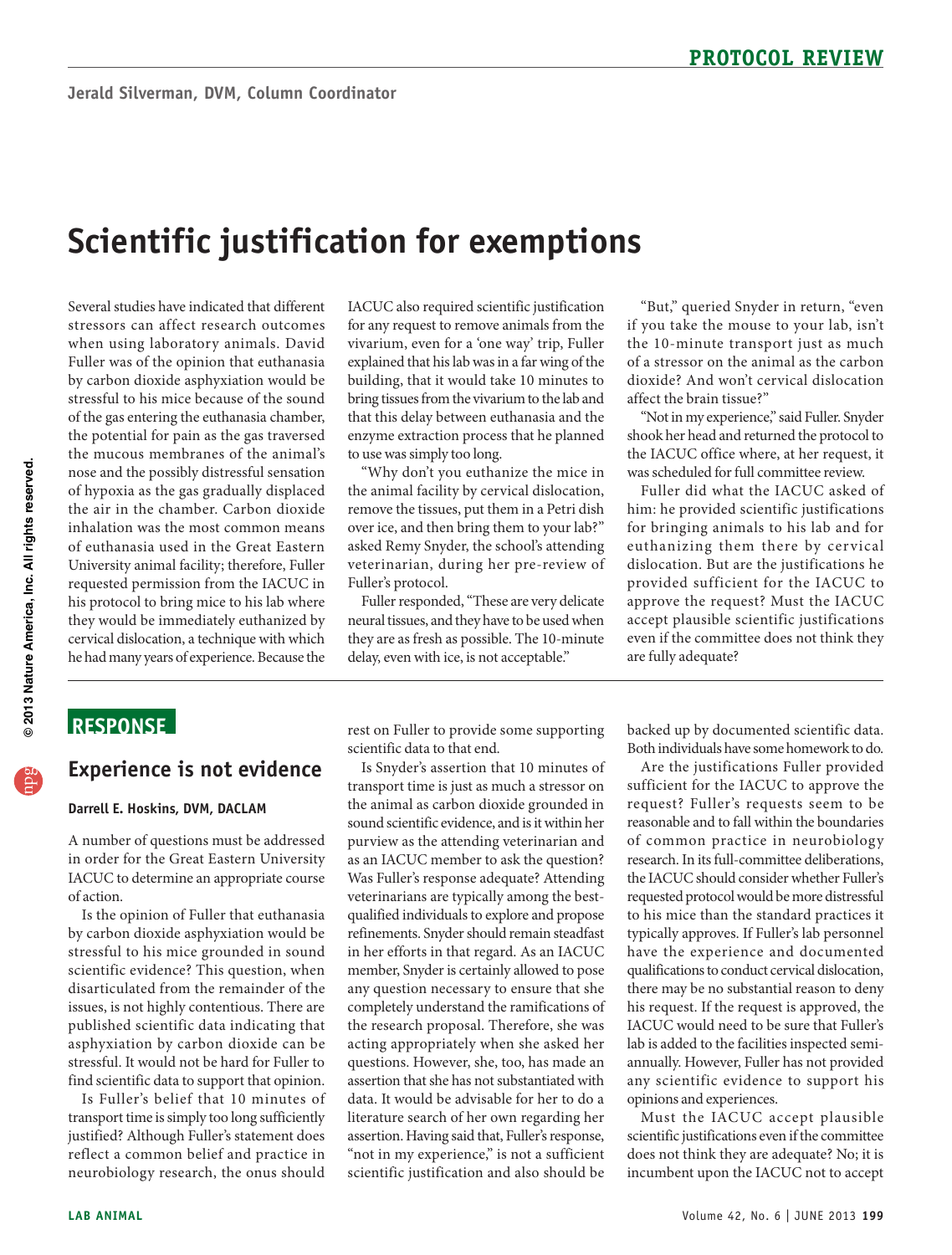think they are adequate. If the IACUC needs press the investigator to provide supporting justifications at face value if it does not additional information to fully understand the ramifications of the requests, it should published or personal lab data. If Fuller is unable to produce the supporting data, a pilot study to answer key questions could be pursued.

 with sound scientific data. The attending empowered to require that Fuller provide Ultimately, Fuller should be prepared to defend his opinions and experiences veterinarian and the IACUC should feel as much scientific evidence as they deem necessary to adequately address their concerns.

*Hoskins is Director of Veterinary Services and IACUC Member at St. Jude Children's Research Hospital, Memphis, TN.* 

# **ReSponSe**

## **Scientific justification needed**

#### **Misty J. Williams-Fritze, DVM, MS, DACLAM, Amy Kilpatrick, BA, LATg, CVT, Kristina Burns, ALAT, Alison Hayward, DVM & John Keating, DVM, DACVp**

 to use cer vical dislocation for euthanasia. These are the two primary IACUC concerns Snyder is justified in requesting full committee review of this protocol. Fuller's opinion that carbon dioxide euthanasia is stressful to the mice may be correct, but he has not provided scientific justification for his requests to transport mice to his lab and in this case.

 data to support his claim that a 10-minute require scientific justification for exemptions Regarding transport, Fuller states that neural tissues are delicate and must be used as quickly as possible but has not provided delay is unacceptable. The institution has a policy governing removal of animals from the vivarium, and it is the IACUC's responsibility to enforce this policy and to from it. The IACUC has the authority to request scientific data from Fuller to back up his claim that a 10-minute delay will affect his results<sup>1</sup>. If Fuller cannot furnish the data, a pilot study can be recommended to

 confirm Fuller's justification for transporting mice to his laboratory.

 carbon dioxide asphyxiation and cervical are considered acceptable with conditions to perform, and thus additional oversight observe Fuller carrying out the luxation Regarding euthanasia, if Fuller feels that the stress of carbon dioxide euthanasia will affect the results of his study, then he should choose a method that is consistent with the goals of the project<sup>1</sup>. Although dislocation are methods of euthanasia that for small rodents, cervical dislocation requires a higher level of training and skill is needed to ensure that it is being done correctly2. If the IACUC approves his request for the use of cervical dislocation, it should technique to confirm his proficiency<sup>1</sup>.

attention of the committee<sup>1</sup>. The IACUC is As the attending veterinarian, Snyder is responsible for the health and wellbeing of all laboratory animals used at the institution3. If, in her opinion, transport of the animals to Fuller's lab will cause as much stress as carbon dioxide euthanasia (and thus negatively affect animal wellbeing), it is her duty to bring this to the also charged with assessing the effects of the proposed procedures on the animals' wellbeing, and so it is important that Snyder's concerns be considered by the committee<sup>3</sup>.

 unreasonable, he has not provided adequate scientific justification or demonstrated ensure there is sound scientific justification for exceptions to the institution's policies Although Fuller's requests are not te chnical proficiency to support his requests. It is the IACUC's responsibility to and the *AVMA* Guidelines for the *Euthanasia of Animals*. Plausible ideas are not sufficient justification; requests should be backed up by scientific data.

- 1. ARENA/OLAW. *Institutional Animal Care and Use Committee Guidebook* 2nd edn. (Office of Laboratory Animal Welfare, Bethesda, MD, 2002).
- 2. American Veterinary Medical Association. *AVMA Guidelines for the Euthanasia of Animals: 2013 Edition* (AVMA, Schaumburg, IL, 2013).
- 3. Institute for Laboratory Animal Research. *Guide for the Care and Use of Laboratory Animals* 8th edn. (National Academies Press, Washington, DC, 2011).

*Williams-Fritze is Clinical Veterinarian, Kilpatrick is Senior Veterinary Technician, Burns is IACUC Coordinator, Hayward is Director of Veterinary Services and Attending Veterinarian, and Keating is Senior Staff Pathologist and IACUC Chair at CBSET, Inc., Lexington, MA.* 

### **ReSponSe**

### **Review institutional policies**

#### **Cyndi Rosenblatt, MpA, CpIA**

 only problem in this scenario, resolution references from the literature to support but cervical dislocation would not and is a valid way to address the potential inadequacy of the "in my experience" If weak scientific justification were the might be as simple as requesting recent Fuller's claims that carbon dioxide euthanasia would interfere with his research that tissue samples would be adversely affected by a 10-minute delay. Requiring a principal investigator to provide objective data supporting a non-standard approach approach. There are, however, other points to consider when assessing procedures for which scientific justification is requested.

 is humane "when performed by individuals with a demonstrated high degree of technical to note that the AVMA guidelines no longer cervical dislocation as a primary euthanasia of any applicable regulatory documents<sup>2,3</sup>, permit reasonable exceptions. Institutional objections to the use of live animals outside the central facility might include risk issues (limited resources for lab inspections) According to the *AVMA Guidelines for the Euthanasia of Animals: 2013 Edition*1 , euthanasia by cervical dislocation is 'acceptable with conditions'. Specifically, it proficiency." On the basis of that condition, concerns about the competence of Fuller or his staff members could be resolved to the satisfaction of the IACUC through a demonstration of proficiency. It is important stipulate scientific justification for use of method. The requirement for scientific justification to remove live animals from the vivarium is strictly institutional policy rather than an externally imposed current or even legacy regulation. The IACUC has the right to develop internal policies beyond the scope but such rules should be flexible enough to management concerns (exposure of nonlab personnel to allergens), administrative or compliance history (previous noncompliance in less supervised settings).

To provide a fair opportunity for Fuller to justify his requests, the IACUC must be